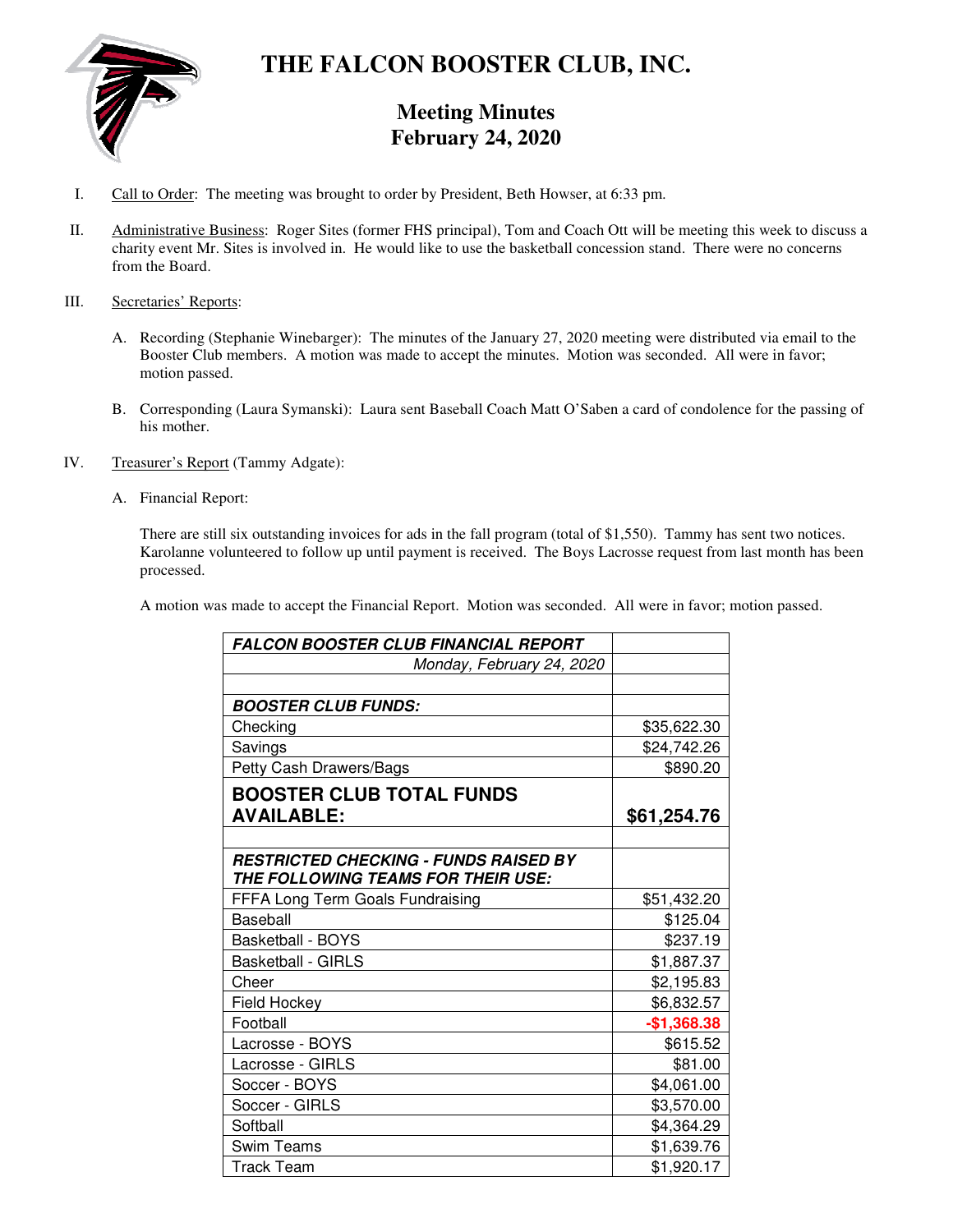| Volleyball                                                                                                  | \$1,130.38  |
|-------------------------------------------------------------------------------------------------------------|-------------|
| Weight Room                                                                                                 | \$300.00    |
| <b>TOTAL FUNDS RESTRICTED TO TEAMS:</b>                                                                     | \$79,023.94 |
|                                                                                                             |             |
| <b>ACCOUNTS FISCALLY MANAGED BY THE</b><br><b>BOOSTER CLUB - THESE ARE NOT BOOSTER</b><br><b>CLUB FUNDS</b> |             |
| Pat Georger Scholarship Trust                                                                               | \$64,257.02 |
| Roy A. Pool Jr. Scholarship Account                                                                         | \$745.54    |

#### V. Committee Reports

- A. 2019-2020 Committee Missions No comments. Summer Work Project.
- B. Membership (Mary Kay Anderson): As of today, we have 111 members: 19 Board/Officers, 18 coaches/Assistant Activities Director, 74 parent or community members.
- C. Concessions Conclude Winter and Kick off for Spring:
	- 1. Winter: Did very well this season. The Wrestling match held during the school day helped boost sales for that day which also included a Basketball game. Supplies will be moved to the Football and Baseball concession stands for spring sports. Coach Ott reported that a cover on a window of the Football concession stand had been removed. He replaced it, but locks need to be added to the window covers.
	- 2. Spring:
		- Boys Soccer TBD
		- Girls Soccer Pam Duca, Daris Carter
		- Baseball/Softball Beth Howser
		- Boys Lacrosse TBD
		- Girls Lacrosse TBD

#### VI. Director of Student Activities:

A. Report:

Coach Ott distributed the spring sports schedule to those in attendance.

The Girls and Boys Swim teams both performed well at the state championships.

The Wrestling team finished as overall team champions with three individual first place state champions. Coach Ott will start the process to buy state championship rings. The Booster Club contributes \$2,500 toward that cost (included in the budget).

Spring sports tryouts started today. To date, there is no Girls Tennis coach, and it seems there may not be a Girls Tennis team this season. Several girls graduated last year, leaving only two returners. One additional girl did show interest.

Next weekend is Indoor Track state championship; Girls team ran away with the regional championship.

Basketball – for the first time in several years, the Girls Basketball team had players selected for the All District Team. Two were selected for the first team and one for the second team. Two boys were also selected (one for the first team, one for the second team).

Hudl Discussion/Update: Currently, we have an ala carte account, meaning each team has the basic service and can pay to upgrade to the next level called Hudl Assist (provides analysis and game stats which can be sent to college coaches and used for recruiting purposes). Some teams were using a service called Krossover which was acquired by Hudl. In the fall, we attempted to put all accounts together, but now know that didn't include Krossover. We have since received two invoices for the teams that were using Krossover. To consolidate and put all Fauquier Sports under one umbrella, Hudl has proposed an amount that includes all sports, Hudl Assist and cameras (~\$17,000). Coach Ott doesn't believe we need all that functionality. Today, we pay around \$6,400 for the "base" model, when coaches "click" on other things it generates another invoice/cost above what budgeted. Some coaches don't use it at all. Coach Ott will survey all coaches to understand level of interest. We will have a follow-up discussion once we know what the needs are.